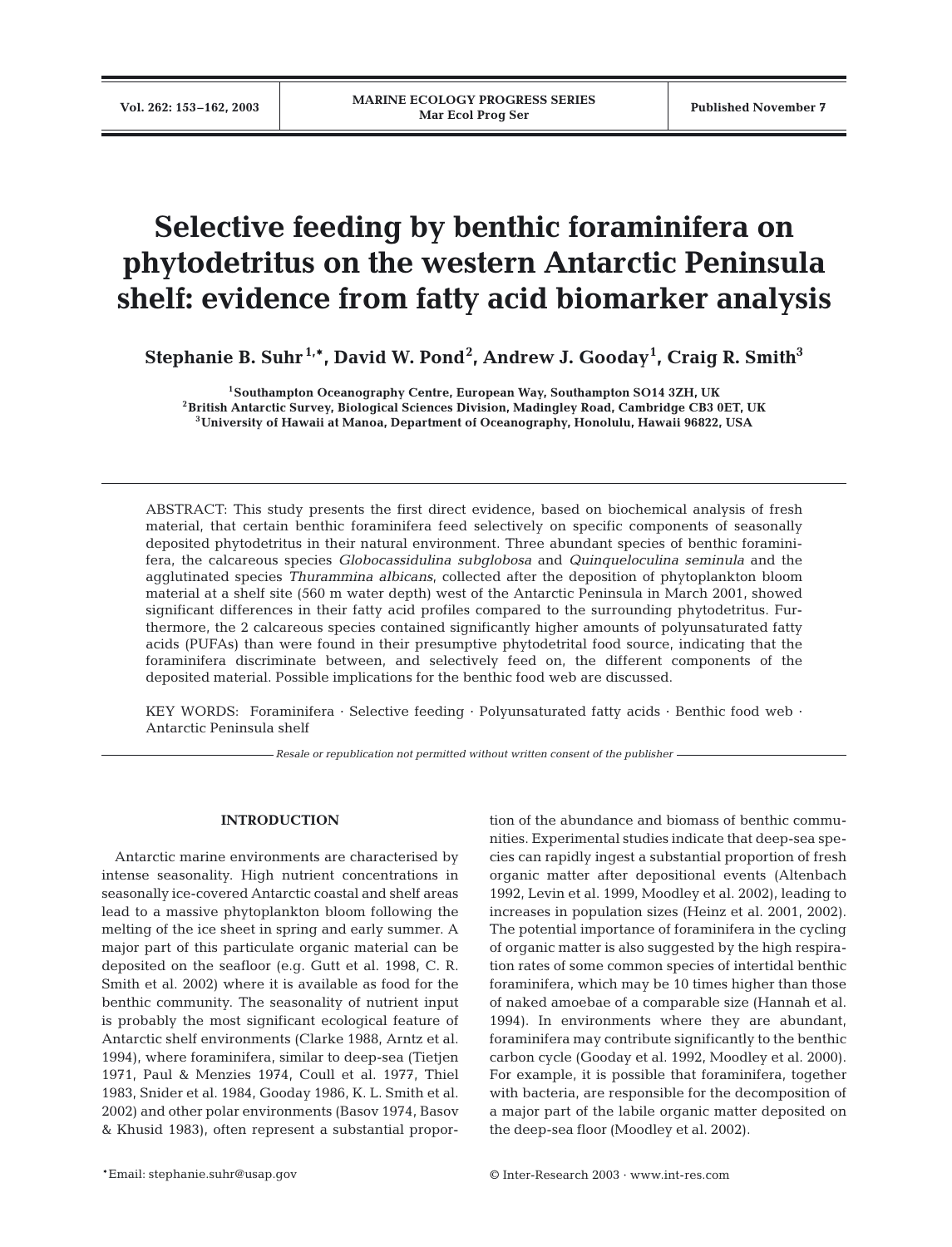Selective feeding by a number of foraminiferal species has previously been demonstrated under laboratory conditions (e.g. Bradshaw 1955, Murray 1963, Lee 1966**,** 1980, Muller 1975, Lee et al. 1988, Kitazato & Ohga 1995), and has been suggested based on field observations or implicated by isotope tracer studies (e.g. Levin et al. 1999, Moodley et al. 2000). In contrast to the previously mentioned studies, this study is the first to directly demonstrate, by analysing full fattyacid profiles, the selective feeding by certain benthic foraminifera in their natural environment after a natural depositional event.

Fatty acids, in the form of different types of lipids, are essential cellular components of all organisms. They occur as phospholipids in cell membranes and serve, for example, as energy-storage materials in the form of triacylglycerols and wax esters. Certain fatty acids can be used as biomarkers for marine microorganisms such as microphytoplankton (e.g. Sargent & Henderson 1995), or to trace the origin of particulate organic matter on the seafloor (e.g. Boon & Duineveld 1996, Wakeham et al. 1997, Fileman et al. 1998). By identifying individual components in a studied organism, fatty acid biomarker analyses allow conclusions to be drawn regarding its food source, and thus facilitate the direct observation of selective feeding on available organic matter. Researchers studying fatty acid compositions of benthic organisms in the Arctic (Falk-Petersen & Sargent 1982, Graeve et al. 1997, Falk-Petersen et al. 2001) and the deep NE Atlantic (Bühring & Christiansen 2001) were able to identify their respective planktonic food sources and thus demonstrate bentho-pelagic coupling. In this context, (n-3) polyunsaturated fatty acids (PUFAs) such as

20:5(n-3) (Eicosapentaenoic acid: EPA), 20:4(n-6) (Arachidonic acid: AA) and 22:6(n-3) (Docosahexaenoic acid: DHA) are of particular interest. Polyunsaturated fatty acids are produced in large quantities by marine phytoplankton organisms such as diatoms and flagellates, for which some PUFAs can serve as biomarkers (e.g. EPA for diatoms, DHA for flagellates) (Sargent et al. 1987, 1995). Some Antarctic and deep-sea bacteria may also produce PUFAs, but no information is presently available about their relative abundances, biomass and potential contribution to the PUFA pool (Nichols & McMeekin 2002).

In this study, we used fatty acid biomarkers to evaluate the role that some common foraminiferal species, at a 560 m deep site on the Antarctic shelf, may play in the processing of fresh phytoplankton-derived material that is deposited on the seafloor. We specifically addressed the fate of the 'high quality' component of this organic matter, the PUFAs, during the early stages of processing by the benthic community. This study is part of the FOODBANCS project, which addresses the impact and fate of biogenic particles derived from the highly seasonal primary production on the seafloor, at 3 sites situated on the shelf off the western Antarctic Peninsula (C. R. Smith et al. 2002).

### **MATERIALS AND METHODS**

**Study site.** FOODBANCS site A (65° 10' S, 64° 46' W) is located at a water depth of 560 m on the western Antarctic Peninsula shelf, south-west of Anvers Island (Fig. 1). Within the study area, the main pulse of phytodetritus deposition takes place between January and

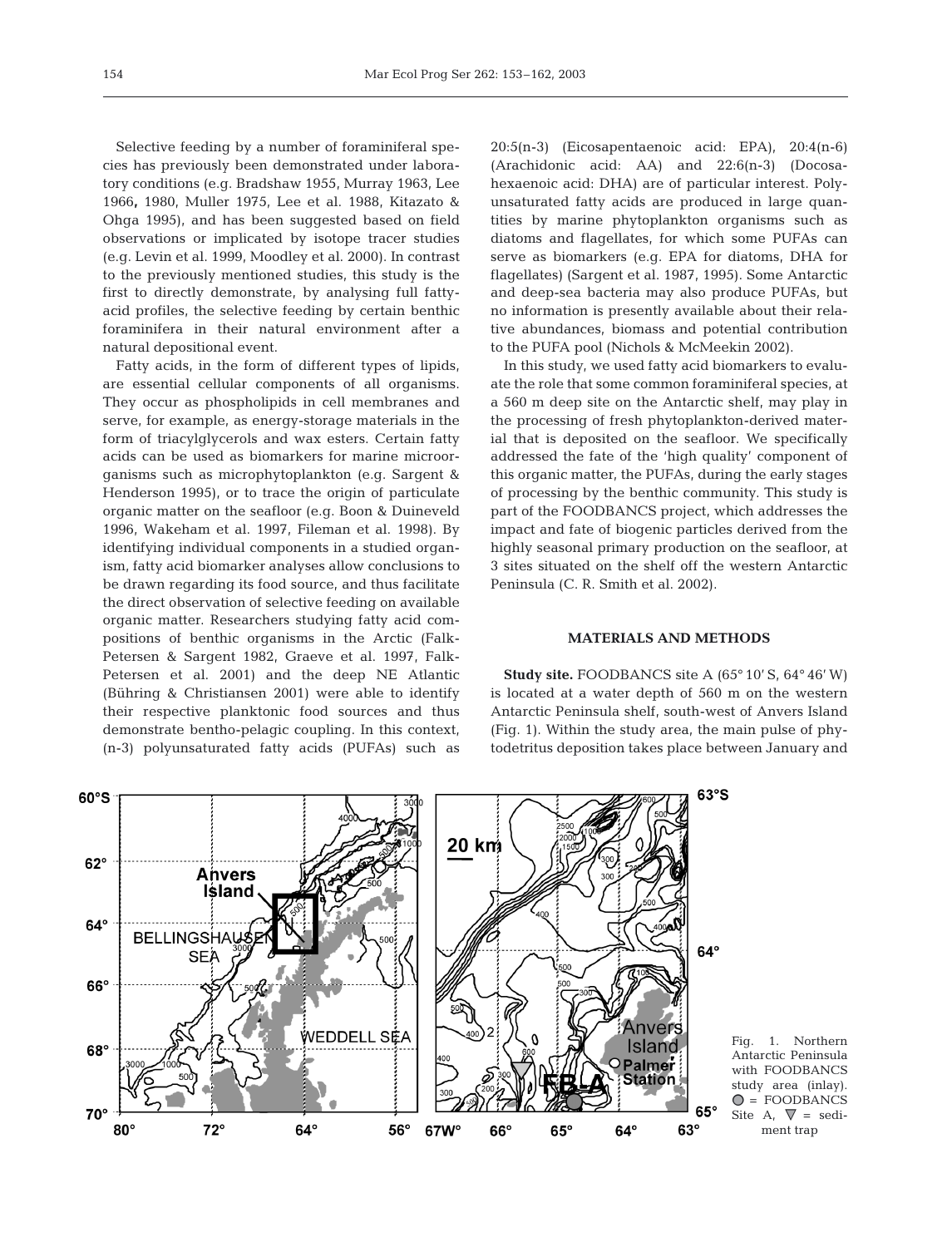

Fig. 2. Chl *a* flux into sediment trap at FOODBANCS Site B (150 m above bottom, *y*1), vs seafloor phytodetritus score *(y*2, histogram, 0 = no phytodetritus, 3 = full phytodetritus cover). Error bars  $= 95\%$  CI

March, and the estimated mean annual primary production in this region is 143 g C  $m^{-2}$  yr<sup>-1</sup> (Smith et al. 1998a), although the amount of phytoplankton biomass in the Antarctic Peninsula area is variable (Moline & Prézelin 1996, Smith et al. 1998b). The bottom-water temperature is fairly constant at ca. 1.1°C, and oxygen concentrations are  $\sim 2$  ml l<sup>-1</sup>. Sediments are muddy, with approximately 1% organic carbon content, and current velocities are low. No evidence of sediment resuspension was observed on the 5 cruises to the site over 15 months. A strong seasonal pulse of phytoplankton primary production was recorded in a sediment trap which was deployed further out on the shelf throughout the duration of the project (Fig. 2).

**Sampling procedure.** Three replicate sediment cores were taken at FOODBANCS Site A in October 2000 and 4 in March 2001, in each case from a single megacorer drop (Megacorer Mark II-400, Bowers and Connelly). In October, the 0 to 0.5 cm surface sediment layer of the cores (10 cm<sup>2</sup> diameter = 78.6 cm<sup>2</sup> surface area) was removed and sieved over a 150 µm screen using chilled and filtered (45 µm) seawater, and the residue was frozen at –80°C. The cores taken in March 2001 had a 2 cm thick layer of loose, recently deposited phytodetritus on top of the sediment surface. In this case, the phytodetritus layer on top of the cores was homogenised by gentle stirring before a 1 ml subsample of the phytodetritus was taken using a cut-off syringe. The remaining phytodetritus was then sieved, and the residues and phytodetritus subsamples were frozen at –80°C.

In the laboratory, the most abundant species present in the 2 sets of samples were established, and as many specimens as possible were picked out of the residues using a Wild dissecting microscope. Actual numbers were: 29 to 36 specimens of *Globocassidulina subglobosa* (150 to 200 µm) in 2 replicate cores, and 4 to 5

specimens of *Quinqueloculina seminula* (>250 µm) in 3 replicate cores (October 2000); 23 to 94 small specimens (150 to 200 µm) of *G. subglobosa*, 4 to 15 of *Thurammina albicans* (>250 µm) and 8 to 13 of *Q. seminula* (>250 µm) in 4 replicate cores each (March 2001). During the sorting procedure, the samples were kept chilled in a small glass Petri dish, which was placed in a larger Petri dish filled with ice and water. Only specimens that were assumed to have been alive (and feeding) at the time of sampling were picked out. Criteria for selection were the presence of distinctly green- or brown-coloured protoplasm and/or detrital material around the aperture. The specimens were transferred into different 1 ml glass vials containing chloroform and methanol in a ratio of 2:1 (v:v). Phytodetritus subsamples were transferred into 10 ml glass vials containing proportionally higher amounts of solvents (1 ml sample + 9 ml solvent mix). Separate quantitative faunal analyses were carried out on 4 (October 2000) or 5 (March 2001) replicate cores from each sampling occasion.

**Fatty acid analysis.** Since only relatively small numbers of specimens were available, a highly sensitive method adapted from Guezennec et al. (1996) and Sonesson et al. (1987) was used, in which free fatty acids are derivatized as Pentafluorobenzyl (PFB) esters and analysed using a gas chromatograph coupled to an electron capture detector (GC-ECD). Derivatisation of the samples was followed by purification through highperformance thin-layer chromatography (HPTLC). A volume of 1 µl of the sample was then injected into the gas chromatograph (Carlo-Erba Trace 2000 series) fitted with a ZBWAX fused silica capillary column  $(30 \text{ m} \times$ 0.32 mm internal diameter). Nitrogen, at a flow rate of 35 ml min–1, was used as make-up and hydrogen at  $2 \text{ ml } \text{min}^{-1}$  as carrier gas. The following temperature programme was run: initial temperature 80°C, increasing to 190 $^{\circ}$ C at a rate of 40 $^{\circ}$ C min<sup>-1</sup>, then increasing to 230°C at 4°C min–1. The temperature remained at 230°C for 47 min, followed by a cooling period of ca. 3 min back to 80°C. Individual fatty acids were identified using fatty acid standards (Marinol and Sigma 37 FAME Standard, derivatised as PFB esters).

All glassware used during extraction, saponification and derivatization of the samples was first thoroughly soaked and washed with industrial detergent (Decon), rinsed with hot tap water and subsequently soaked overnight in distilled water. The glassware was then heated overnight at 550°C in a muffle furnace. Directly before use, every vial, including their tops, was rinsed with solvent (chloroform:methanol, 2:1 v:v) before adding any reagent or sample. The vials were closed with open-top screw caps with Teflon-coated septa. New septa were used at every step in the procedure.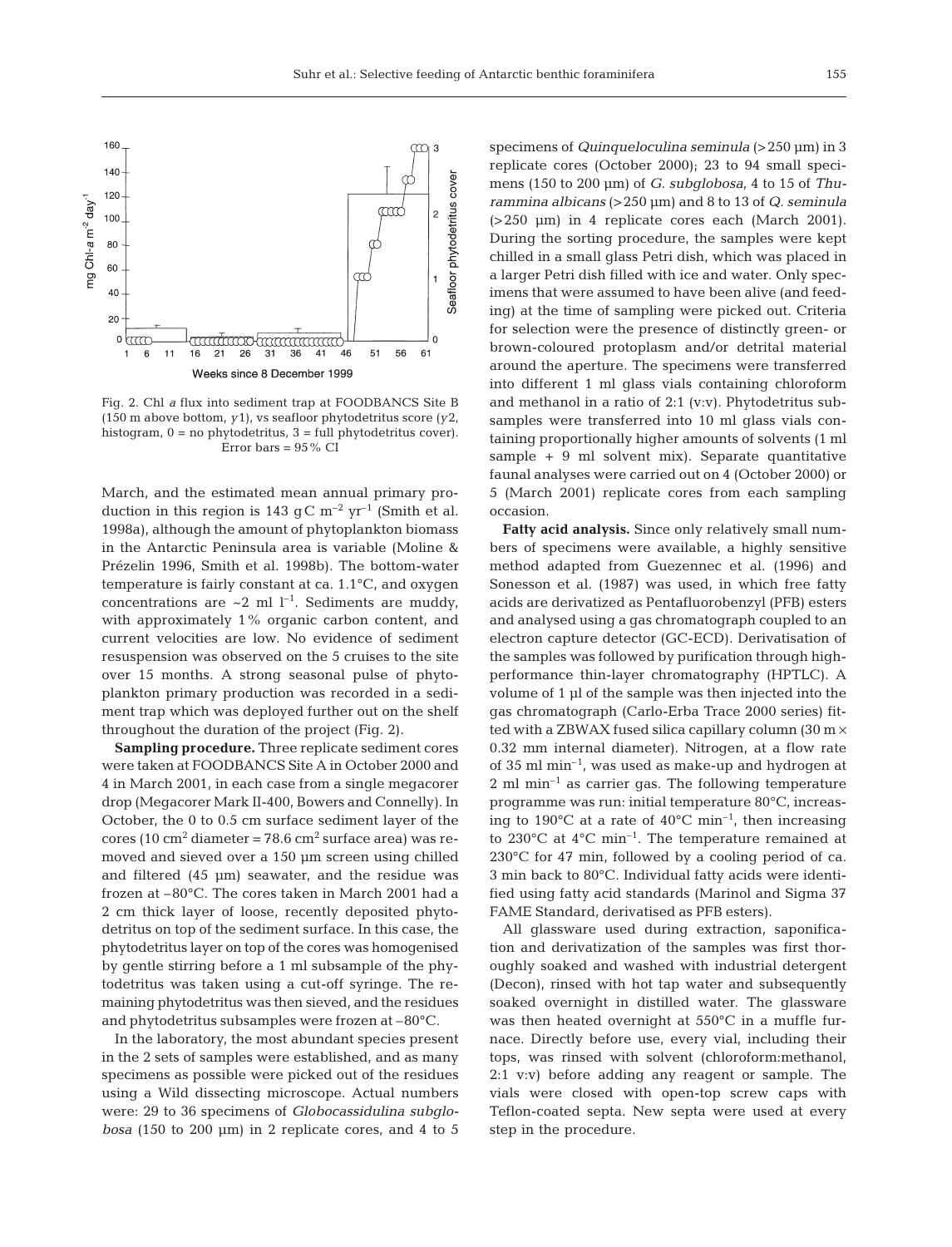|                                  |  |  |  |  |  |  |  |  |  |  |  | Table 1. Fatty acid compositon (in weight %) of common species (>150 µm) and phytodetritus at FOODBANCS Site A in October           |
|----------------------------------|--|--|--|--|--|--|--|--|--|--|--|-------------------------------------------------------------------------------------------------------------------------------------|
|                                  |  |  |  |  |  |  |  |  |  |  |  | 2000 and March 2001. C20 (I) and C20 (II) = unidentified fatty acids of <i>Globocassidulina subglobosa</i> , <i>Quinqueloculina</i> |
| seminula and Thurammina albicans |  |  |  |  |  |  |  |  |  |  |  |                                                                                                                                     |

|              |                                 |      | October 2000 -               |                          | $-$ March 2001                  |                          |                                 |           |                               |                          |                               |                          |  |  |
|--------------|---------------------------------|------|------------------------------|--------------------------|---------------------------------|--------------------------|---------------------------------|-----------|-------------------------------|--------------------------|-------------------------------|--------------------------|--|--|
|              | G. subglobosa<br>Weight<br>(% ) | SD   | Q. seminula<br>Weight<br>(%) | <b>SD</b>                | Phytodetritus<br>Weight<br>(% ) | <b>SD</b>                | G. subglobosa<br>Weight<br>(% ) | <b>SD</b> | T. albicans<br>Weight<br>(% ) | <b>SD</b>                | Q. seminula<br>Weight<br>(% ) | SD                       |  |  |
| 14:0         | 11.6                            | 2.3  | 4.5                          | 0.9                      | 8.8                             | 0.7                      | 4.4                             | 3.0       | 12.1                          | 5.1                      | 7.3                           | 0.9                      |  |  |
| 15:0         | 4.4                             | 1.8  | 3.5                          | 0.7                      | 3.0                             | 0.3                      | 2.0                             | 0.6       | 6.4                           | 2.8                      | 3.8                           | 1.7                      |  |  |
| 16:0         | 6.9                             | 15.8 | 12.1                         | 3.0                      | 19.3                            | 3.8                      | 11.4                            | 2.3       | 33.8                          | 10.2                     | 20.0                          | 2.9                      |  |  |
| $16:1(n-9)$  | 2.5                             | 2.1  | 2.9                          | 1.9                      | 4.1                             | 3.6                      | 1.8                             | 0.3       | 3.6                           | 2.2                      | 1.6                           | 0.6                      |  |  |
| $16:1(n-7)$  | 2.7                             | 1.8  | 2.6                          | 1.4                      | 15.3                            | 6.8                      | 5.9                             | 1.0       | 4.4                           | 3.1                      | 5.5                           | 3.2                      |  |  |
| $16:1(n-5)$  | 1.4                             | 0.6  | 2.3                          | 0.6                      | 5.7                             | 2.9                      | 4.5                             | 1.0       | 2.0                           | 1.0                      | 4.3                           | 0.7                      |  |  |
| $16:4(n-1)$  | $\overline{\phantom{a}}$        | $-$  | $\overline{\phantom{0}}$     | $\overline{\phantom{0}}$ | $-$                             | $\equiv$                 | 0.6                             | 0.1       | 0.2                           | 0.1                      | $\overline{\phantom{0}}$      | $\overline{\phantom{a}}$ |  |  |
| 17:0         | 2.9                             | 0.5  | 2.2                          | 1.4                      | 2.7                             | 0.2                      | 1.4                             | 1.2       | 2.0                           | 1.5                      | 2.6                           | 1.0                      |  |  |
| 17:1         | 4.1                             | 2.5  | 2.0                          | 0.2                      | 1.9                             | 1.6                      | 1.6                             | 0.2       | 0.6                           | 0.4                      | 1.4                           | 1.8                      |  |  |
| 18:0         | 28.1                            | 9.5  | 11.6                         | 2.3                      | 6.9                             | 2.9                      | 4.2                             | 0.5       | 14.8                          | 13.6                     | 4.3                           | 1.6                      |  |  |
| $18:1(n-9)$  | 13.6                            | 5.9  | 5.5                          | 2.1                      | 5.7                             | 1.1                      | 8.9                             | 1.4       | 6.7                           | 1.8                      | 9.0                           | 3.8                      |  |  |
| $18:1(n-7)$  | 4.1                             | 0.9  | 16.7                         | 2.7                      | 8.8                             | 1.6                      | 8.0                             | 1.0       | 2.7                           | 2.3                      | 16.1                          | 2.0                      |  |  |
| $18:2(n-6)$  | 2.1                             | 0.9  | 1.0                          | 0.4                      | 1.5                             | 1.2                      | 2.9                             | 0.4       | 1.2                           | 0.5                      | 2.5                           | 2.2                      |  |  |
| $18:3(n-6)$  | 1.0                             | 0.1  | 0.8                          | 0.1                      | 0.5                             | 0.4                      | 0.5                             | 0.6       | 1.0                           | 0.2                      | 3.2                           | 3.7                      |  |  |
| $18:3(n-3)$  | 0.3                             | 0.4  | 1.6                          | 1.7                      | 0.4                             | 0.5                      | 0.6                             | 0.6       | 0.3                           | 0.3                      | 0.3                           | 0.1                      |  |  |
| $18:4(n-3)$  | 0.0                             | 0.1  | 0.1                          | 0.1                      | 0.2                             | 0.2                      | 1.2                             | 0.8       | 1.4                           | 1.6                      | 0.7                           | 0.4                      |  |  |
| 20:0         | 3.2                             | 1.2  | 1.1                          | $\overline{\phantom{a}}$ | 1.5                             | 1.3                      | 0.6                             | 0.5       | 0.5                           | 0.6                      | 0.1                           | 0.3                      |  |  |
| $20:1(n-9)$  | 1.2                             | 0.6  | 1.1                          | 0.6                      | 0.6                             | 0.1                      | 0.7                             | 0.1       | 0.3                           | 0.3                      | 0.7                           | 0.5                      |  |  |
| $20:1(n-7)$  | $\overline{\phantom{a}}$        | 0.1  | 0.4                          | $\equiv$                 | 0.8                             | 0.2                      | 0.6                             | 0.1       | 0.2                           | 0.2                      | 1.9                           | 2.9                      |  |  |
| C20(I)       | 1.1                             | 0.1  | 9.2                          | 5.7                      | 0.4                             | 0.3                      | 6.5                             | 3.8       | 0.4                           | 0.6                      | 12.1                          | 8.7                      |  |  |
| $20:4(n-6)$  | 0.8                             | 0.2  | 9.4                          | $\equiv$                 | 0.9                             | 0.8                      | 6.4                             | 3.7       | 0.8                           | 1.0                      | 3.6                           | 1.8                      |  |  |
| $C20$ (II)   | 0.6                             | 0.2  | 0.2                          | 0.3                      | 0.2                             | 0.2                      | 4.3                             | 2.4       | 0.1                           | 0.2                      | 0.7                           | 0.6                      |  |  |
| $20:4(n-3)$  | $-$                             | $-$  | $\overline{\phantom{0}}$     | $\overline{\phantom{a}}$ | 0.1                             | 0.1                      | 1.4                             | 0.2       | 0.3                           | 0.4                      | 0.2                           | $\overline{\phantom{0}}$ |  |  |
| $20:5(n-3)$  | 0.9                             | 0.3  | 3.8                          | 1.3                      | 0.3                             | 0.3                      | 12.4                            | 1.4       | 0.3                           | 0.5                      | 0.5                           | 0.4                      |  |  |
| 22:0         | 2.3                             | 0.9  | 1.2                          | 0.1                      | 5.2                             | 2.7                      | 3.4                             | 0.6       | 2.9                           | 2.0                      | 0.7                           | 0.2                      |  |  |
| $22:1(n-11)$ | 1.4                             | 0.3  | 1.2                          | 1.5                      | 3.1                             | 3.1                      | 0.6                             | 0.4       | $\overline{\phantom{0}}$      | $\overline{\phantom{a}}$ | 0.1                           | 0.1                      |  |  |
| $21:5(n-3)$  | 0.2                             | 0.3  | 1.6                          | 0.3                      | $\overline{\phantom{0}}$        | $\overline{\phantom{0}}$ | 1.0                             | 0.1       | $\overline{\phantom{0}}$      | $\overline{\phantom{a}}$ | 0.1                           | 0.2                      |  |  |
| $22:5(n-3)$  | $-$                             | $-$  | $-$                          | $\overline{\phantom{a}}$ | $\overline{\phantom{0}}$        | $\qquad \qquad -$        | 0.7                             | 0.1       | -                             | $\qquad \qquad -$        | $\overline{\phantom{0}}$      | 0.1                      |  |  |
| $22:6(n-3)$  | 2.6                             | 0.9  | 1.6                          | 0.1                      | 2.0                             | 3.0                      | 5.1                             | 1.0       | 1.1                           | 0.7                      | 1.3                           | 1.4                      |  |  |
| <b>PUFAs</b> | 5.7                             | 2.3  | 18.9                         | 3.6                      | 4.5                             | 5.3                      | 30.0                            | 8.7       | 5.4                           | 4.7                      | 10.0                          | 8.0                      |  |  |

The amounts of biomarker fatty acids in the samples were converted from mol % to weight %. All percentages of fatty acids are given in weight %. Univariate statistical analyses (Kruskal-Wallis ANOVA) were carried out on arcsine-transformed data. Multivariate statistics (multidimensional scaling and pairwise comparisons, ANOSIM) were performed on untransformed data using the software PRIMER (Version 5.1) (Clarke & Warwick 1994, Carr 2001).

## **RESULTS AND DISCUSSION**

Of the 3 species selected for this study<sup>1</sup>, Globo*cassidulina subglobosa* was the most abundant, representing on average 19% of the foraminiferal community >150 µm in the 0 to 1 cm layer of the pre-bloom assemblage (October 2000), and 21% in the postbloom samples from March 2001. The average size of post-bloom specimens of *G. subglobosa* was 185 µm (n = 50). Both *Quinqueloculina seminula* and *Thuram-*

*mina albicans* were less common, but considerably larger in size (*Q. seminula:* 6.6% of the population in October 2000, 0.3% in March 2001; *Thurammina albicans*: 1.7% in October 2000 and 0.7% in March 2001). On average, both species *(Q. seminula* and *T. albicans)* measured between 250 and 300 µm. Thus, while *G. subglobosa* obviously dominated the assemblage in terms of abundance, the other 2 species were assumed to be important in terms of biomass.

Following a late-summer phytoplankton bloom, a significant amount of organic material was deposited

<sup>1</sup>**Taxonomic notes.** *Globocassidulina subglobosa* Brady, 1884 (=*Cassidulina subglobosa* Brady, 1881). Brady (1884), Plate 54, Fig. 17a–c; Loeblich & Tappan (1988), Plate 557, Figs. 18–23; Mackensen et al. (1993), Plate II, Fig. 9. As *Cassidulina subglobosa* in Echols (1971), Plate 12, Fig. 2; Herb (1971), Plate 4, Fig. 12.

<sup>1</sup>*Quinqueloculina seminula* Brady, 1881 (=*Quinqueloculina seminulum* Linné, 1758). Brady (1884), Plate 5, Fig. 6; Loeblich & Tappan (1988), Plate 344, Figs. 8–13.

<sup>1</sup>*Thurammina albicans* Brady, 1884. Plate 37, Figs. 2–7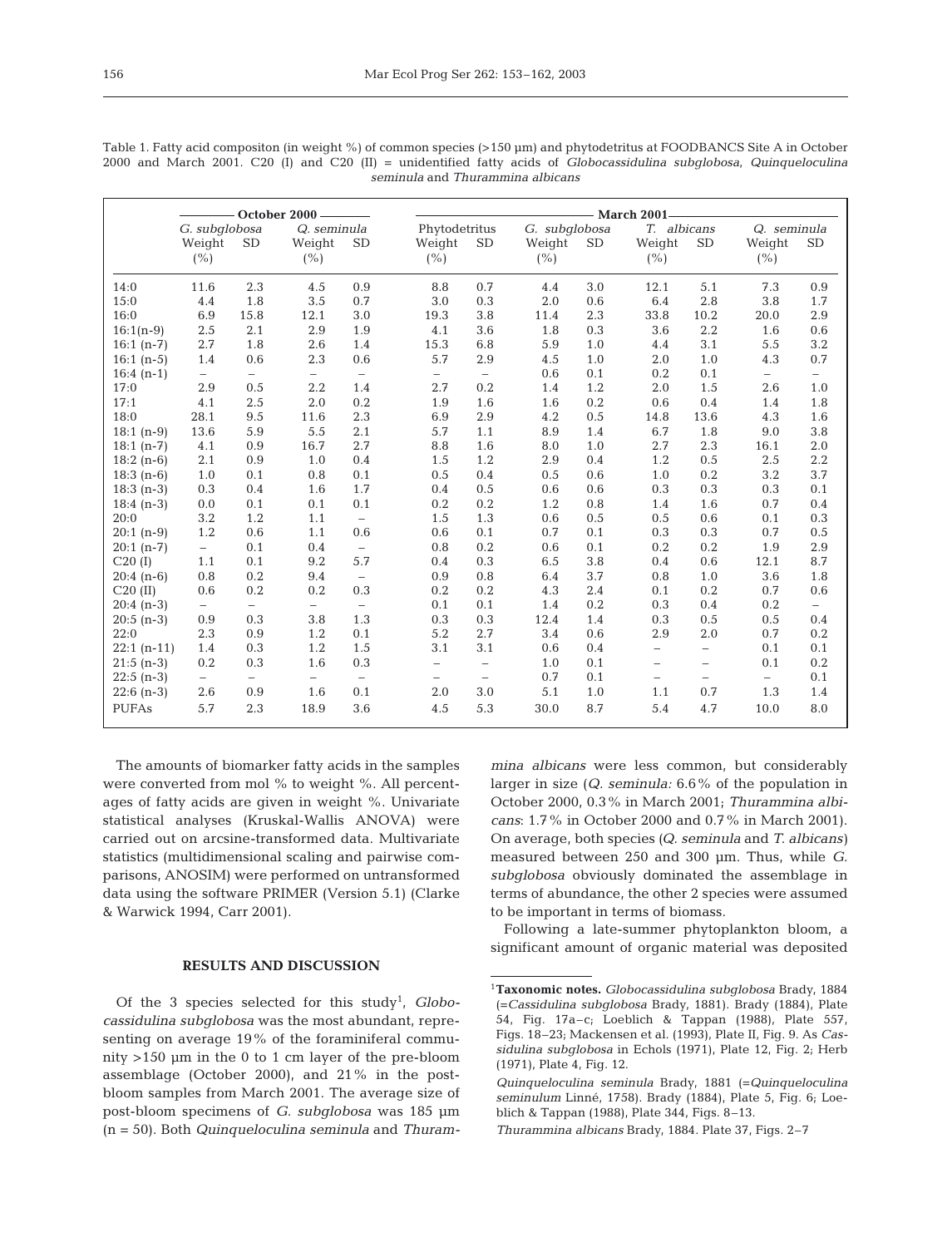

Dimension 2

Fig. 3. March 2001. Multidimensional scaling of complete fatty acid profiles of 4 replicate samples for each species and phytodetritus (stress = 0.09).  $\blacktriangledown$  = phytodetritus,  $\blacktriangle$  = *Quinque* $loculina seminula,$   $\bullet$  = *Globocassidulina subglobosa*,  $\Box$  = *Thurammina albicans*

at FOODBANCS Site A in March 2001, which was recorded both in a sediment trap situated in relative proximity to the study site, and in photographic images of the seafloor in the study area (Fig. 2). The fatty acid profiles of all 3 benthic foraminiferal species sampled after this depositional event differed substantially from each other, as well as from the surrounding phytodetritus (Table 1), suggesting differing food preferences of the foraminifera. These differences are significant in all cases ( $p < 0.05$  ANOSIM), which is also reflected during multidimensional scaling of the complete fattyacid profiles of the investigated foraminifera and phytodetritus (Fig. 3). In the MDS plot, the 4 replicates of the 3 foraminiferal species and the phytodetritus form separate distinct groups, while the replicate samples of *Globocassidulina subglobosa* and *Quinqueloculina seminula* are grouped tighter than those of *Thurammina albicans*, indicating greater feeding selectivity of these 2 calcareous species, compared to the agglutinated species.

The different behaviour, observed by multidimensional scaling of the replicate samples, of foraminifera and phytodetritus collected in March 2001 reflects primarily their contrasting polyunsaturated fatty acid content. This is significantly higher in the 2 calcareous species (p < 0.05, Kruskal-Wallis ANOVA) compared to the surrounding phytodetritus (PUFAs  $= 4.5\%$ ), almost 7 times higher (30%) in the case of *Globocassidulina subglobosa* and more than twice as high (10%) in *Quinqueloculina seminula* (Table 1). In the case of *G. subglobosa*, this seemed to result mainly from a selective ingestion of diatoms, since the diatom biomarker 20:5(n-3) (e.g. Ackman et al. 1968, Sargent et al. 1987, Viso & Marty 1993, Dunstan et al. 1994) alone made up ca. 41% of the polyunsaturated fatty acids in *G. subglobosa*. In contrast, the amount of PUFAs in *Thuram-*

*mina albicans* (5.4%) did not differ greatly from that in the surrounding phytodetritus. Instead, *T. albicans* contained a much higher proportion of saturated fatty acids, such as 16:0 and 18:0, both products of degradation of unsaturated and longer-chain fatty acids, than the 2 calcareous species. While the proportion of 16:0 and 18:0 in *T. albicans* was, at 48.6%, almost twice as high as in the phytodetritus (26.2%), it was slightly lower in *Q. seminula* (24.3%) and considerably below the phytodetritus value in *G. subglobosa*, in which these 2 fatty acids made up only 15.7% of the total fatty acids. This indicates that *T. albicans* may have been feeding on degraded material to a greater extent than the other 2 investigated species.

A comparison of the fatty acid contents of a small number of replicate samples of the 2 calcareous species, collected previously in October 2000 (before the summer bloom), with samples from March 2001 (after the summer bloom) shows significantly higher ( $p <$ 0.05) amounts of polyunsaturated fatty acids in the post-bloom samples of *Globocassidulina subglobosa*. The opposite is the case with *Quinqueloculina seminula*, in which the amount of PUFAs is higher in the pre-bloom than in the post-bloom samples (Table 1), although the difference is not statistically significant in this case. Multidimensional scaling of the pre- and post-bloom samples of *Q. seminula* and *G. subglobosa* (Fig. 4) reveals that the fatty acid composition of *G. subglobosa* in October 2000 (no phytoplanktonderived matter) differed significantly (ANOSIM p < 0.05) from that in March 2001 (phytoplanktonderived matter present on top of the sediment), while that of *Q. seminula* is relatively similar on both occasions.



Dimension 2

Fig. 4. Multidimensional scaling of fatty acid profiles of *Globocassidulina subglobosa* and *Quinqueloculina seminula* in October 2000 (pre-bloom) and March 2001 (post-bloom) in comparison (stress = 0.1).  $\diamond$  = *G. subglobosa*, pre-bloom;  $\blacklozenge$  = *G. subglobosa*, post-bloom;  $\Delta = Q$ . seminula, pre-bloom;  $\Delta =$ *Q. seminula*, post-bloom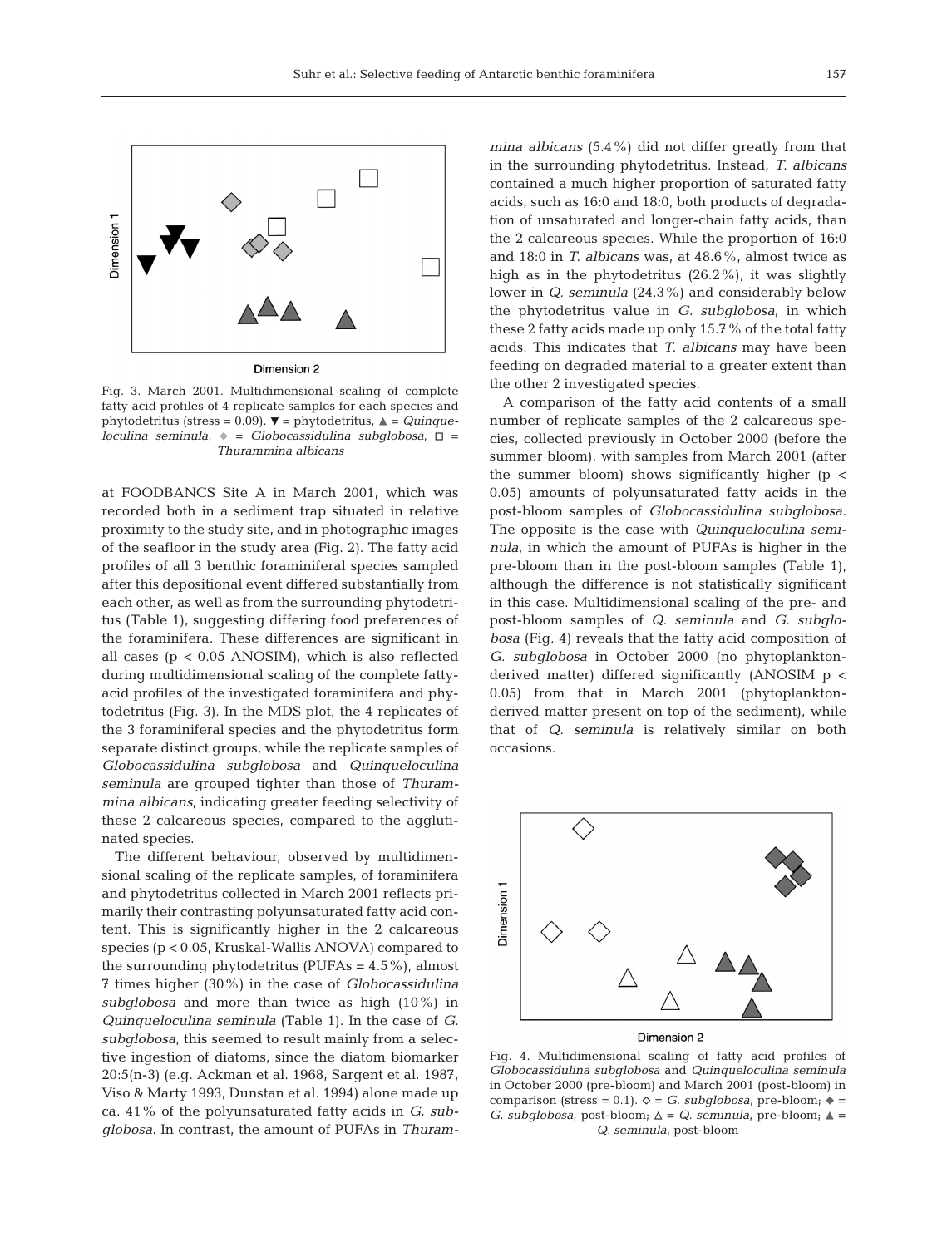It seems that, of the 2 calcareous species, *Globocassidulina subglobosa* shows a more specific response to material derived from the phytoplankton bloom than *Quinqueloculina seminula*, which is in agreement with previous studies. *G. subglobosa* has previously been observed to increase in abundance following seasonal pulses of fresh phytodetritus (Gooday 1988, 1993). It is abundant in other areas of the Antarctic which experience seasonal organic matter input (Ward 1983, Jones & Pudsey 1994, Schmiedl et al. 1997), indicating a specific, significant response to phytodetritus input by this species. Some of the literature for *Q. seminula*, in contrast, indicates a possibly wider range of food preferences, including fresh, phytoplankton-derived matter when it is available, as well as bacteria (e.g. Heeger 1990, Gooday & Rathburn 1999). This is supported by the observation of both substantial amounts of 18:1(n-7), as well as polyunsaturated fatty acids in the post-bloom samples taken at FOODBANCS Site A. 18:1(n-7) is widely distributed in free-living marine bacteria, particulary methanotrophic and thiotrophic species, and is commonly regarded as a bacterial biomarker (e.g. Gillan & Johns 1986, Bowman et al. 1991, Wakeham & Beier 1991, Guezennec & Fiala-Medioni 1996, Pearson et al. 2001).

It has been firmly established that, as well as microphytoplanktonic organisms, some Antarctic marine bacteria, the majority of which are found in sea-ice, may also produce polyunsaturated fatty acids, such as EPA, AA and DHA (Nichols et al. 1993, 1997, Bowmanet al. 1998a,b, Russell & Nichols 1999, Nichols & McMeekin 2002). For this reason, high amounts of any of these fatty acids may not always serve as evidence for the presence of undegraded, phytoplankton-derived organic matter. However, although bacterial densities in sea-ice can be considerable (Palmisano & Sullivan 1983, Grossi et al. 1984, Sullivan & Palmisano 1984, Kottmeier et al. 1987), they may contribute only a small part to overall carbon production (Kottmeier et al. 1987). In contrast, rates of spring phytoplankton primary production on the Western Antarctic Peninsula shelf are high (e.g. Bodungen et al. 1986, Smith et al. 1998b). In addition, no pack ice was observed at FOODBANCS Site A on any of the sampling occasions, although brash-ice streams were present during the 2 spring cruises in December 1999 and October 2000. Thus, it seems reasonable to assume that the major part of polyunsaturated fatty acids in deposited, spring-bloomderived material may be of phytoplankton origin, and that the high content of PUFAs observed in the 2 calcareous foraminifera after the depositional event reflects a feeding link between the protozoans and the primary production in the overlying water column.

#### **Implications for the benthic food web**

As a group, foraminifera ingest a wide range of food items and operate at various trophic levels, ranging from unselective deposit feeding, or active selection of certain food items (Lee 1980, Lipps 1983, Goldstein 1999), the uptake of dissolved amino acids (DeLaca et al. 1980, 1981, DeLaca 1982) to carnivory (Buchanan & Hedley 1960, Bowser et al. 1986, 1992, DeLaca 1986). Many species appear to feed at a low trophic level, and it has been widely assumed that they form an important link in the benthic food web between small-sized food items, such as bacteria or microalgae, and larger metazoan species (Lipps & Valentine 1970, Lee & Muller 1973, Brand & Lipps 1982, Gooday et al. 1992). Our study suggests that the overall role of some species of foraminifera in the benthic food web could be more complex than this. The significant difference in the PUFA content of *Globocassidulina subglobosa* between pre- (October 2000) and post-bloom (March 2001) samples indicates that, while this species shows a preference for the PUFA-rich part of phytoplanktonderived organic matter, it only contains high amounts of this component for a short period of time (during and shortly after a depositional event).

PUFAs are thought to be essential for several functions in higher marine organisms (which are generally unable to synthesise them de novo), for example for reproduction efficiency in zooplankton (Gulati & Demott 1997), intracellular signaling in the nervous system of marine mollusks (Piomelli 1991) or the neuronal development of marine fish (Sargent et al. 1999). A number of organisms have been shown to keep high levels of polyunsaturated fatty acids in their cell membranes in order to maintain membrane fluidity at low temperatures or under pressure (e.g. sea-ice and deepsea bacteria: DeLong & Yayanos 1985, Hamamoto et al. 1994, 1995, Yano et al. 1997, Russell & Nichols 1999). In an ecosystem context, Müller-Navarra et al. (2000) discovered that low transfer-efficiencies between primary and secondary producers in a hyper-eutrophic pelagic ecosystem were very strongly linked to a low content of eicosapentaenoic acid, 20:5(n-3) in the phytoplankton community. Thus, low concentrations or a lack of certain polyunsaturated fatty acids may significantly limit the carbon transfer in aquatic environments.

Interestingly, the 2 calcareous species *Globocassidulina subglobosa* and *Quinqueloculina seminula* contained significant amounts (6.4 and 3.6%, respectively) of 20:4(n-6) (arachidonic acid) (Table 1). Very high amounts of this polyunsaturated fatty acid (16% of total fatty acids) have previously been found in the large agglutinated foraminiferan *Bathysiphon capillare* from the NE Atlantic (Gooday et al. 2002). Arachidonic acid is a major component of the phospholipids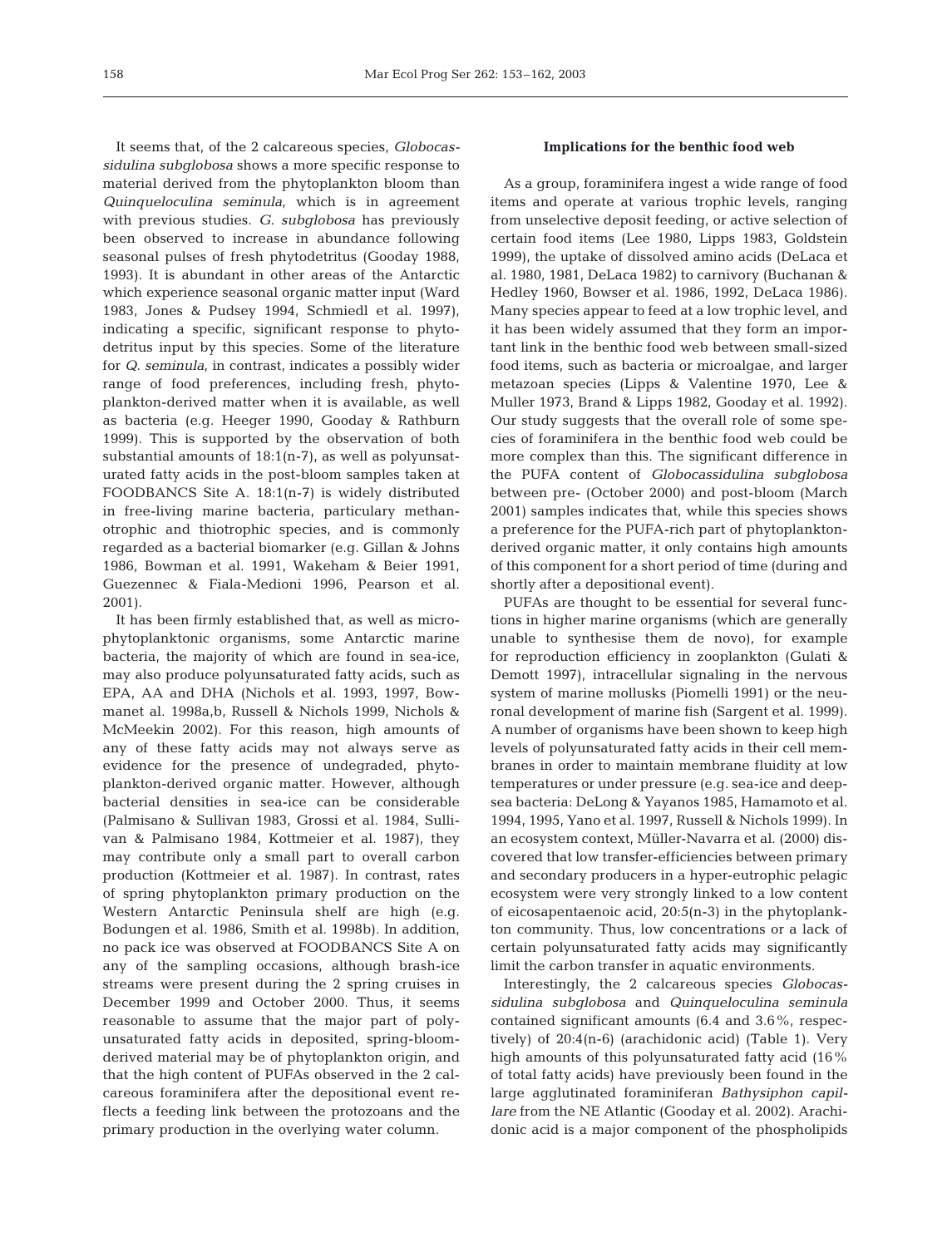of marine animals, and has a possible role in maintaining cell membrane integrity in deep-sea organisms and in cold adaptation (Harwood & Vigh 1998). There is also accumulating evidence that it plays a vital role in reproductive processes and development in higher organisms (e.g. Leitz et al. 1994, Koven et al. 2001, Sorbera et al. 2001). The significance of the relatively high amounts of this fatty acid in these 2 foraminiferal species is unclear, but may have implications for its availability within the benthic foodweb.

After depositional events, when they contain high amounts of polyunsaturated fatty acids, species such as *Globocassidulina subglobosa* would represent a valuable nutritional resource for other benthic organisms. *G. subglobosa* is common around the Antarctic at water depths from ca. 240 to 4500 m (e.g. Echols 1971, Ward 1983, Mackensen et al. 1990, Ishman & Domack 1994, Jones & Pudsey 1994, Schmiedl et al. 1997). However, it is unclear how many, and which, benthic species depend on foraminifera as a food source. There is evidence that juvenile gastropod species do not choose calcareous foraminifera as food items for their calorific value, but for the calcium carbonate in their shells, which the predators then utilise for their own shell growth (Hickman & Lipps 1983). Similar conclusions may be drawn from a very detailed study of the feeding behaviour of the predatory opisthobranch gastropod *Retusa obtusa* from the Forth Estuary in Scotland (Berry 1994). Benthic foraminifera made up the largest part of the diet in growing juveniles, while food preferences switched to enhanced uptake of the gastropod *Hydrobia ulva* in reproductive specimens. In addition, while many sediment-feeding organisms, including those living in the deep sea, take up foraminifera together with other food items (e.g. Buzas & Carle 1979, Brand & Lipps 1982, Buzas & Sen Gupta 1982, Buzas et al. 1989, Sokolova 2000), they may not actually be digested by the organism in all cases. For example, foraminifera have been observed to pass the guts of the gastropod *Littorina littorea* relatively unharmed, and may resume normal reticulopodial activity on excretion (Walker 1971). The number of specialised predators of foraminifera which have been reported so far is low. Among these are Gastropoda (Brand & Lipps 1982, Hickman & Lipps 1983), Isopoda (Svavarsson et al. 1993, Gudmundsson et al. 2000) and Scaphopoda (Langer et al. 1995). However, nematodes have also been observed to enter foraminifera through their aperture and feed on their protoplasm in a number of instances (A. Rathburn pers. comm. and S. B. Suhr pers. obs.). Because of their great abundance in benthic ecosystems, they may potentially be important predators. Selective predation by nematodes on *G. subglobosa* or similar species after the deposition of fresh organic matter, when they are rich in essential fatty

acids, could have implications not only for the benthic food web and carbon cycle, but also for the foraminiferal fossil record. Such selective predation would significantly affect palaeoceanographic reconstructions, for which *G. subglobosa* is widely used (e.g. Corliss 1979, Ishman & Foley 1996, Loubère 1996, Fariduddin & Loubère 1997, Jian & Wang 1997, Jian et al. 1999).

The extent to which foraminifera serve as a link between lower and higher trophic levels in benthic food webs is a major unresolved question. The fatty acid evidence from this study indicates that the 3 species examined had different diets, and therefore potentially different roles in the transfer of essential fatty acids between different trophic levels. Our findings demonstrate the necessity to consider foraminiferal species individually in food web studies, rather than treating them as a single trophic entity. The proposed selective feeding of dominant species observed at our study site on the western Antarctic Peninsula shelf suggests that, if foraminifera act as a nutritional resource for metazoans, they may do so only for a short period during certain times of the year (due to PUFA enrichment shortly after a phytodetrital pulse). On the other hand, the low number of predators described so far that are specialised on foraminifera potentially means that the selective feeding behaviour displayed by some species of foraminfera may decrease the availability of polyunsaturated fatty acids for other organisms in surface sediments. The relative importance of foraminifera in these opposing roles merits further investigation. In addition, the role of polyunsaturated fatty acids in foraminiferal nutrition should be examined in more detail.

#### LITERATURE CITED

- Ackman RG, Tocher CS, McLachlan J (1968) Marine phytoplankter fatty acids. J Fish Res Board Can 25(8): 1603–1620
- Altenbach AV (1992) Short term processes and patterns in the foraminiferal response to organic flux rates. Mar Micropaleontol 19:119–129
- Arntz WE, Brey T, Gallardo VA (1994) Antarctic zoobenthos. Oceanogr Mar Biol 32:241–304
- Basov IA (1974) Biomass of benthic foraminfers in the region of the South Sandwich Trench and Falkland Islands. Oceanology 14(2):277
- Basov IA, Khusid TA (1983) Biomass of benthic Foraminifera in sediments of the Sea of Okhotsk. Okeanologiya 14(2): 489–495
- Berry AJ (1994) Foraminiferan prey in the annual life-cycle of the predatory opisthobranch gastropod *Retusa obtusa* (Montagu). Estuar Coast Shelf Sci 38(6):603–612
- Bodungen BV, Smetacek VS, Tilzer MM, Zeitzschel B (1986) Primary production and sedimentation during spring in the Antarctic Peninsula region. Deep-Sea Res I 33: 177–194
- Boon AR, Duineveld GCA (1996) Phytopigments and fatty acids as molecular markers for the quality of near-bottom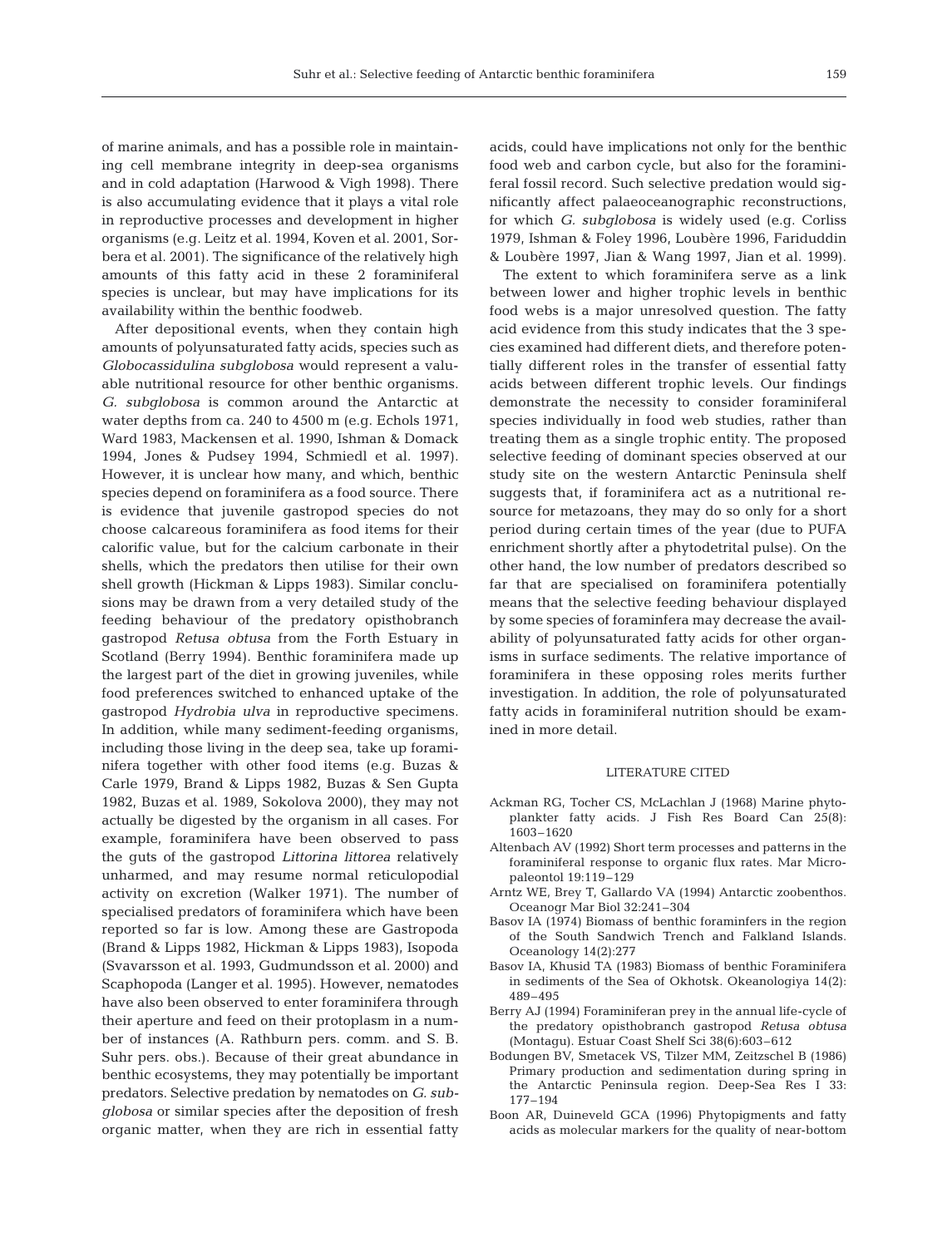particulate organic matter in the North Sea. J Sea Res 35(4):279–291

- Bowman JP, Skerratt JH, Nichols PD, Sly LI (1991) Phospholipid fatty-acid and lipopolysaccharide fatty-acid signature lipids in methane-utilizing bacteria. FEMS Microbiol Ecol 85:15
- Bowman JP, Gosink JJ, McCammon SA, Lewis TE and 5 others (1998a) *Colwellia demingiae* sp. nov., *Colwellia hornerae* sp. nov., *Colwellia rossensis* sp. nov. and *Colwellia psychrotropica* sp. nov.: psychrophilic Antarctic species with the ability to synthesize docosahexaenoic acid (22:6 omega 3). Int J Syst Bacteriol 48:1171–1180
- Bowman JP, McCammon SA, Lewis T, Skerratt JH, Brown JL, Nichols DS, McMeekin TA (1998b) *Psychroflexus torquis* gen. nov., sp. nov., a psychrophilic species from Antarctic sea ice, and reclassification of *Flavobacterium gondwanense* (Dobson et al. (1993) as *Psychroflexus gondwanense* gen. nov., comb. nov. Microbiology 144:1601
- Bowser SS, DeLaca TE, Rieder CL (1986) Novel extracellular matrix and microtubule cables associated with pseudopodia of *Astrammina rara*, a carnivorous Antarctic foraminifer. J Ultrastruct Mol Res 94:149–160
- Bowser SS, Alexander SP, Stockton WL, DeLaca TE (1992) Extracellular matrix augments mechanical properties of pseudopodia in the carnivorous foraminiferan *Astrammina rara*: role in prey capture. J Eukaryot Microbiol 39: 724–732
- Bradshaw JS (1955) Preliminary laboratory experiments on ecology of foraminiferal populations. Micropaleontology 1(4):351–358
- Brady HB (1884) Report on the foraminifera dredged by HMS *Challenger* during the years 1873–1876. Reports on the scientific results of the voyage of HMS Challenger. Zoology 9:1–814
- Brand TE, Lipps JH (1982) Foraminifera in the trophic structure of shallow-water Antarctic marine communities. J Foraminifer Res 12(2):96–104
- Buchanan JB, Hedley RH (1960) A contribution to the biology of *Astrorhiza limicola* (Foraminifera). J Mar Biol Assoc UK 39:549–560
- Bühring SI, Christiansen B (2001) Lipids in selected abyssal benthopelagic animals: links to the epipelagic zone? Prog Oceanogr 50(1–4):369–382
- Buzas MA, Carle KJ (1979) Predators of foraminifera in the Indian River, Florida. J Foraminifer Res 9(4):336–340
- Buzas MA, Sen Gupta BK (1982) Foraminifera—notes for a short course. Paleontological Society, New Orleans, LA
- Buzas MA, Collins LS, Richardson SL, Severin KP (1989) Experiments on predation, substrate preference, and colonization of benthic foraminifera at the shelfbreak off the Ft-Pierce Inlet, Florida. J Foraminifer Res 19:146
- Carr MR (2001) PRIMER (Plymouth Routines in Multivariate Ecological Research), Version 5.1. Plymouth Marine Laboratory, Plymouth
- Clarke A (1988) Seasonality in the Antarctic marine environment. Comp Biochem Physiol B 90:461–473
- Clarke KR, Warwick RM (1994) Change in marine communities: an approach to statistical analysis and interpretation. Plymouth Marine Laboratory, Plymouth
- Corliss BH (1979) Recent deep-sea benthonic foraminiferal distributions in the southeast Indian Ocean: inferred bottom-water routes and ecological implications. Mar Geol 31:115–138
- Coull BC,L Ellison R, Fleeger JW, Higgins RP and 6 others (1977) Quantitative estimates of the meiofauna from the deep sea off North Carolina, USA. Mar Biol 39:233–240
- DeLaca TE (1982) Use of dissolved amino acids by the

foraminifer *Notodendrodes antarctikos*. Am Zool 22: 683–690

- DeLaca TE (1986) The morphology and ecology of *Astrammina rara*. J Foraminifer Res 16:216–223
- DeLaca TE, Lipps JE, Hessler RR (1980) The morphology and ecology of a new large agglutinated Antarctic foraminifer (Textulariina: Notodendridae *nov*.). Zool J Linn Soc 69: 205–224
- DeLaca TE, Karl DM, Lipps JH (1981) Direct use of dissolved organic carbon by agglutinated benthic foraminifera. Nature 289:287–289
- DeLong EF, Yayanos AA (1985) Adaptation of the membranelipids of a deep-sea bacterium to changes in hydrostatic pressure. Science 228(4703):1101–1102
- Dunstan GA, Volkman JK, Barrett SM, Leroi JM, Jeffrey SW (1994) Essential polyunsaturated fatty acids from 14 species of diatom (Bacillariophyceae). Phytochemistry 35(1): 155–161
- Echols JR (1971) Distribution of foraminifera in sediments of the Scotia Sea area, Antarctic waters. In: Reid JR (ed) Antarctic oceanology I, Vol 15. American Geophysical Union, Washington, DC
- Falk-Petersen IB, Sargent JR (1982) Reproduction of asteroids from Balsfjorden, northern Norway—analyses of lipids in the gonads of *Ctenodiscus crispatus*, *Asterias lincki* and *Pteraster militaris*. Mar Biol 69(3):291–298
- Falk-Petersen S, Sargent JR, Kwasniewski S, Gulliksen B, RM Millar (2001) Lipids and fatty acids in *Clione limacina* and *Limacina helicina* in Svalbard waters and the Arctic Ocean: trophic implications. Polar Biol 24(3):163–170
- Fariduddin M, Loubère P (1997) The surface ocean productivity response of deeper water benthic foraminifera in the Atlantic Ocean. Mar Micropaleontol 32(3–4):289–310
- Fileman TW, Pond DW, Barlow RG, Mantoura RFC (1998) Vertical profiles of pigments, fatty acids and amino acids: evidence for undegraded diatomaceous material sedimenting to the deep ocean in the Bellingshausen Sea, Antarctica. Deep-Sea Res I 45(2–3):333–346
- Gillan FT, Johns RB (1986) Chemical markers for marine bacteria: fatty acids and pigments. In: Johns RB (ed) Biological markers in the sedimentary record. Elsevier, Amsterdam, p 291–309
- Goldstein ST (1999) Foraminifera: a biological overview. In: Sen Gupta BK (ed) Modern foraminifera. Kluwer Academic Publishers, Dordrecht, p 37–55
- Gooday AJ (1986) Soft-shelled foraminifera in meiofaunal samples from the bathyal Northeast Atlantic. Sarsia 71:275–287
- Gooday AJ (1988) A response by benthic foraminifera to the deposition of phytodetritus in the deep sea. Nature 332(6159):70
- Gooday AJ (1993) Deep-sea benthic foraminiferal species which exploit phytodetritus—characteristic features and controls on distribution. Mar Micropaleontol 22(3):187–205
- Gooday AJ, Rathburn AE (1999) Temporal variability in living deep-sea benthic foraminifera: a review. Earth-Sci Rev 46:187
- Gooday AJ, Levin LA, Linke P, Heeger T (1992) The role of benthic foraminifera in deep-sea food webs and carbon cycling. In: Rowe GT, Pariente V (eds) Deep-sea food chains and the global carbon cycle. Kluwer Academic Publishers, Dordrecht, p 63–91
- Gooday AJ, Pond DW, Bowser SS (2002) Ecology and nutrition of the large agglutinated foraminiferan *Bathysiphon capillare* in the bathyal NE Atlantic: distribution within the sediment profile and lipid biomarker composition. Mar Ecol Prog Ser 245:69–82
- Graeve M, Kattner G, Piepenburg D (1997) Lipids in Arctic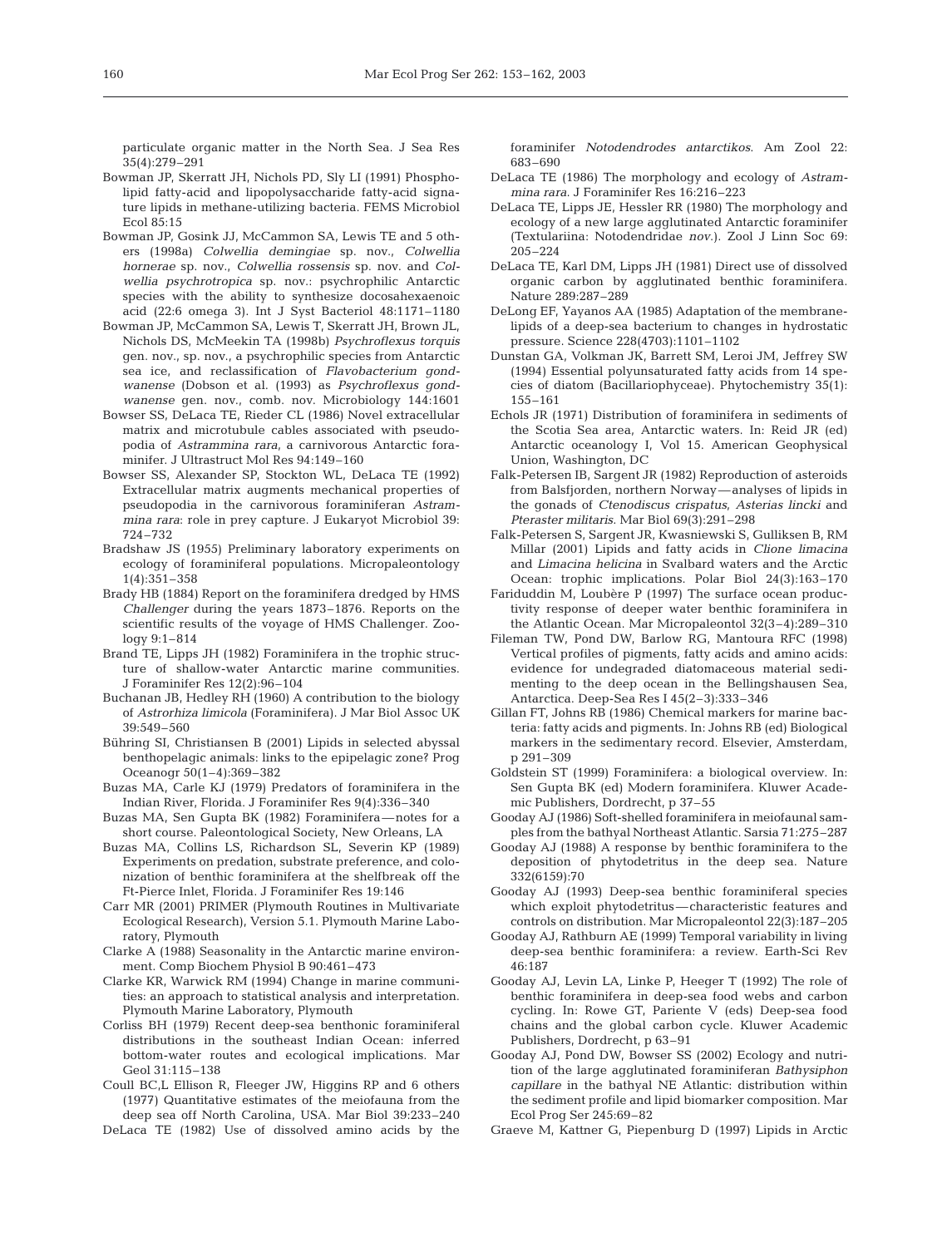benthos: does the fatty acid and alcohol composition reflect feeding and trophic interactions? Polar Biol 18:53

- Grossi SM, Kottmeier ST, Sullivan CW (1984) Sea ice microbial communities. III. Seasonal abundance of microalgae and associated bacteria, McMurdo Sound, Antarctica. Microb Ecol 10:231
- Gudmundsson G, von Schmalensee M, Svavarsson J (2000) Are foraminifers (Protozoa) important food for small isopods (Crustacea) in the deep sea? Deep-Sea Res I 47:2093
- Guezennec J, Fiala-Medioni A (1996) Bacterial abundance and diversity in the Barbados Trench determined by phospholipid analysis. FEMS Microbiol Ecol (19(2):83–93
- Guezennec JG, Dussauze J, Bian M, Rocchiccioli F, Ringelberg D, Hedrick DB, White DC (1996) Bacterial community structure in sediments from Guaymas basin, Gulf of California, as determined by analysis of phospholipid ester-linked fatty acids. J Mar Biotechnol 4:165–175
- Gulati R, Demott W (1997) The role of food quality for zooplankton: remarks on the state-of-the-art, perspectives and priorities. Freshw Biol 38:753–768
- Gutt J, Starmans A, Dieckmann G (1998) Phytodetritus deposited on the Antarctic shelf and upper slope: its relevance for the benthic system. J Mar Syst 17(1–4):435–444
- Hamamoto T, Takata N, Kudo T, Horikoshi K (1994) Effect of temperature and growth phase on fatty acid composition of the psychrophilic *Vibrio* sp. strain No-5710. FEMS Microbiol Lett 119(1–2):77–81
- Hamamoto T, Takata N, Kudo T, Horikoshi K (1995) Characteristic presence of polyunsaturated fatty acids in marine psychrophilic *Vibrios*. FEMS Microbiol Lett 129(1):51–56
- Hannah F, Rogerson A, Laybourn-Parry (1994) Respiration rates and biovolumes of common benthic foraminifera (protozoa). J Mar Biol Assoc UK 74:301–312
- Harwood JL, Vigh L (1998) Membranes in stress and adaptation. Ann N Y Acad Sci 851:162–168
- Heeger T (1990) Elektronenmikroskopische Untersuchungen zur Ernährungsbiologie benthischer Foraminiferen. Berichte aus dem Sonderforschungsbereich 313, 'Sedimentation im Europäischen Nordmeer', No. 21. University of Kiel, Kiel
- Heinz P, Kitazato H, Schmiedl G, Hemleben C (2001) Response of deep-sea benthic foraminifera from the Mediterranean Sea to simulated phytoplankton pulses under laboratory conditions. J Foraminifer Res 31(3):210–227
- Heinz P, Hemleben C, Kitazato H (2002) Time-response of cultured deep-sea benthic foraminifera to different algal diets. Deep-Sea Res I 49(3):517–537
- Herb R (1971) Distribution of recent benthonic foraminifera in the Drake Passage. In: Llano GA, Wallen IE (eds) Biology of the Antarctic seas IV, Vol 17. American Geophysical Union, Washington, DC, p 251–300
- Hickman CS, Lipps JH (1983) Foraminiferivory—selective ingestion of foraminifera and test alterations produced by the Neogastropod *Olivella*. J Foraminifer Res 13(2):108–114
- Ishman SE, Domack EW (1994) Oceanographic controls on benthic foraminifers from the Bellingshausen margin of the Antarctic Peninsula. Mar Micropaleontol 24:119–155
- Ishman SE, Foley KM (1996) Modern benthic foraminifer distribution in the Amerasian Basin, Arctic Ocean. Micropaleontology 42(2):206–220
- Jian ZM, Wang LJ (1997) Late Quaternary benthic foraminifera and deep-water paleoceanography in the South China Sea. Mar Micropaleontol 32(1–2):127–154
- Jian ZM, Wang LJ, Kienast M, Sarnthein M, Kuhnt W, Lin HL, Wang PX (1999) Benthic foraminiferal paleoceanography of the South China Sea over the last 40 000 years. Mar Geol 156(1–4):159–186
- Jones RW, Pudsey CA (1994) Recent benthonic foraminifera from the Western Antarctic Ocean. J Micropalaeontol 13: 17–23
- Kitazato H, Ohga T (1995) Seasonal changes in deep-sea benthic foraminiferal populations: results of long-term observations at Sagami Bay, Japan. In: Sakai H, Nozaki Y (eds) Biogeochemical processes and ocean flux studies in the Western Pacific. Terra Scientific Publishing, Tokyo, p 331–342
- Kottmeier ST, Grossi SM, Sullivan CW (1987) Sea ice microbial communities. VIII. Bacterial production in annual sea ice of McMurdo Sound, Antarctica. Mar Ecol Prog Ser 35: 175
- Koven W, Barr Y, Lutzky S, Ben-Atia I, Weiss R, Harel M, Behrens P, Tandler A (2001) The effect of dietary arachidonic acid (20:4n-6) on growth, survival and resistance to handling stress in gilthead seabream *(Sparus aurata)* larvae. Aquaculture 193:107
- Langer MR, Lipps JH, Moreno G (1995) Predation on foraminifera by the dentaliid deep-sea scaphopod *Fissidentalium megathyris*. Deep-Sea Res I 42(6):849–857
- Lee JJ (1966) Tracer experiments in feeding littoral foraminifera. J Protozool 13:659–670
- Lee JJ (1980) Nutrition and physiology of the foraminifera. In: Levandowsky M, Hutner S (eds) Biochemistry and physiology of Protozoa, Vol 3. Academic Press, New York, p 43–66
- Lee JJ, Muller WA (1973) Trophic dynamics and niches of salt marsh foraminifera. Am Zool 13:215–223
- Lee JJ, Erez J, Terkuile B, Lagziel A, Burgos S (1988) Feeding rates of 2 species of larger foraminifera *Amphistegina lobifera* and *Amphisorus hemprichii*, from the Gulf of Eilat (Red-Sea). Symbiosis 5(1–2):61–101
- Leitz T, Beck H, Stephan M, Lehmann WD, Depetrocellis L, Dimarzo V (1994) Possible involvement of arachidonic acid and eicosanoids in metamorphic events in *Hydractinia echinata* (Coelenterata, Hydrozoa). J Exp Zool 269: 422
- Levin LA, Blair NE, Martin CM, DeMaster DJ, Plaia G, Thomas CJ (1999) Macrofaunal processing of phytodetritus at two sites on the Carolina margin: *in situ* experiments using C-13-labeled diatoms. Mar Ecol Prog Ser 182:37–54
- Lipps JH (1983) Biotic interactions in benthic foraminifera. In: Tevesz MJS, McCall PL (eds) Biotic interactions in recent and fossil benthic communities. Plenum Press, New York, p 331–376
- Lipps JH, Valentine JW (1970) The role of foraminifera in the trophic structure of marine communities. Lethaia 3: 279–286
- Loeblich AR, Tappan H (1988) Foraminiferal genera and their classification. Van Nostrand Reinhold Company, New York
- Loubère P (1996) The surface ocean productivity and bottom water oxygen signals in deep water benthic foraminiferal assemblages. Mar Micropaleontol 28:247
- Mackensen A, Grobe H, Kuhn G, Futterer DK (1990) Benthic foraminiferal assemblages from the eastern Weddell Sea between 68 and 73 degrees S—distribution, ecology and fossilization potential. Mar Micropaleontol 16(3–4):241–283
- Mackensen A, Futterer DK, Grobe H, Schmiedl G (1993) Benthic foraminiferal assemblages from the eastern South-Atlantic polar Front Region between 35 degrees S and 57 degrees S—distribution, ecology and fossilization potential. Mar Micropaleontol 22(1–2):33–69
- Moline MA, Prézelin BB (1996) Long-term monitoring and analyses of physical factors regulating variability in coastal Antarctic phytoplankton biomass, *in situ* produc-